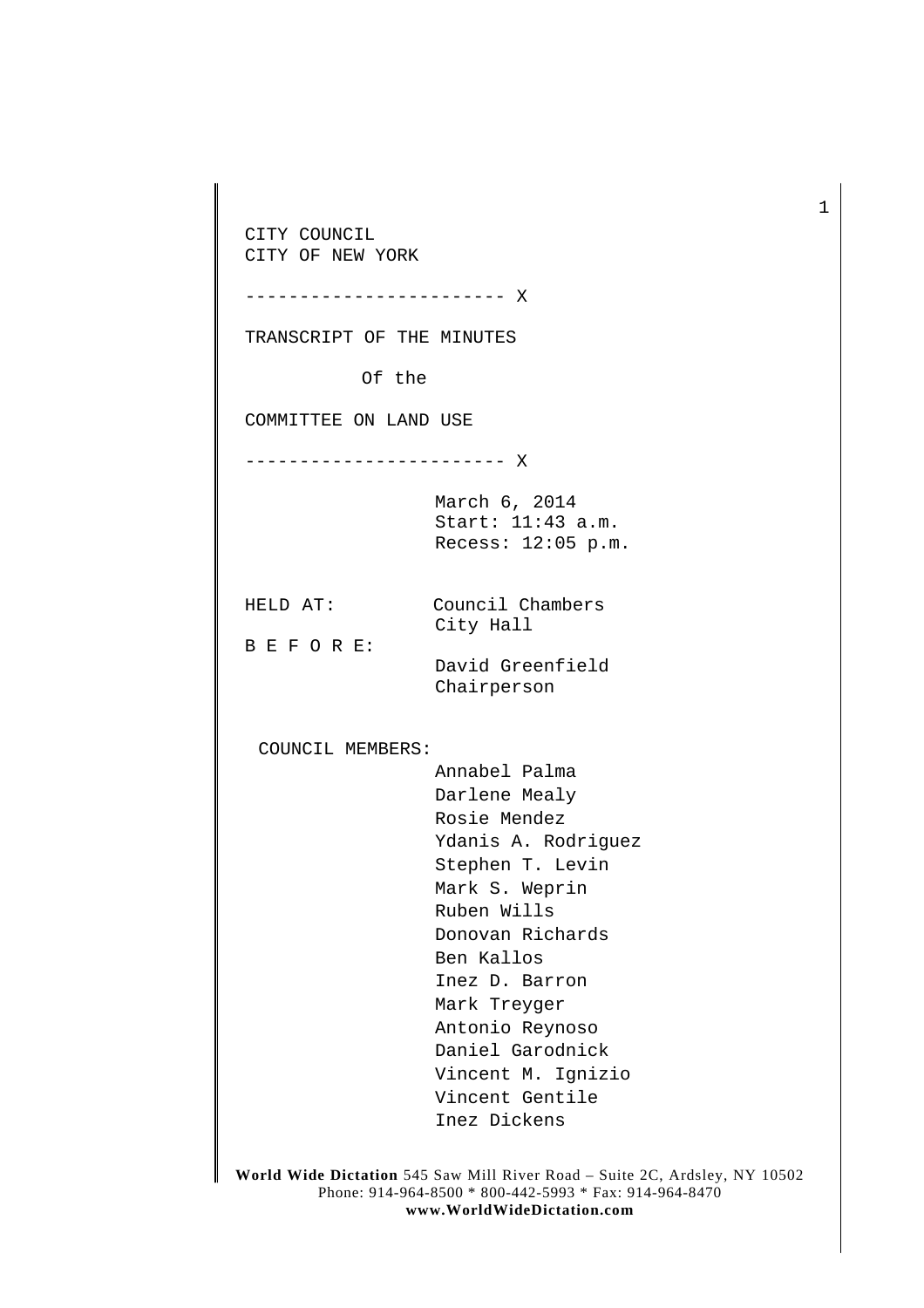# A P P E A R A N C E S (CONTINUED)

Council Members: Maria Del Carmen Arroyo Jumaane D. Williams

2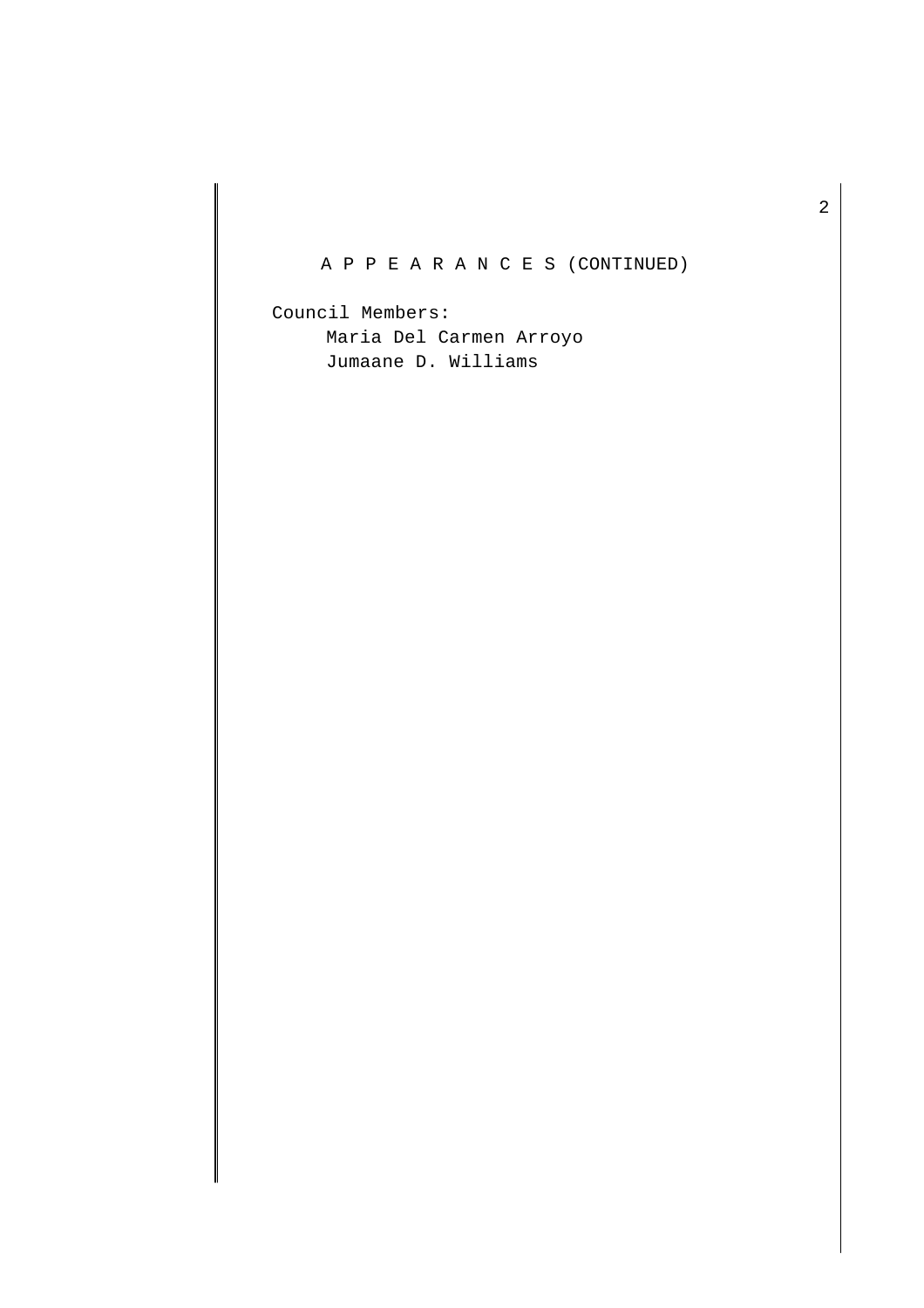| $\mathbf 1$  | 3<br>COMMITTEE ON LAND USE                      |
|--------------|-------------------------------------------------|
| $\mathbf{2}$ | CHAIRPERSON GREENFIELD: Good                    |
| 3            | morning. My name is David Greenfield. I'm the   |
| 4            | Council Member of the District of Brooklyn and  |
| 5            | I'm priviledged to serve as the Chair of Land   |
| 6            | Use Committee. I want to welcome my esteemed    |
| 7            | colleagues who are members of the Committee,    |
| 8            | including Council Members Palma, Council Member |
| 9            | Mealy, Council Member Mendez, Council Member    |
| $10 \,$      | Rodriguez, Council Member Levin, Council Member |
| 11           | Weprin, Council Member Wills, Council Member    |
| 12           | Richards, Council Member Barron, Council Member |
| 13           | Kallos, Council Member Reynoso and Council      |
| 14           | Member Treyger. Council Member Treyger was      |
| 15           | first here today, so he gets a gold star so     |
| 16           | noted on the official Land Use Committee sheet. |
| 17           | I want to thank all of you for your relatively  |
| 18           | prompt attendance. You will see on the table    |
| 19           | before you several items relating to the        |
| 20           | committee. First is the agenda here by the      |
| 21           | committee staff containing those matters which  |
| 22           | have had a hearing and have been reviewed and   |
| 23           | fully vetted by the subcommittees. Those are    |
| 24           | the matters in which we will be acting today. I |
| 25           | would also like to thank our subcommittee       |
|              |                                                 |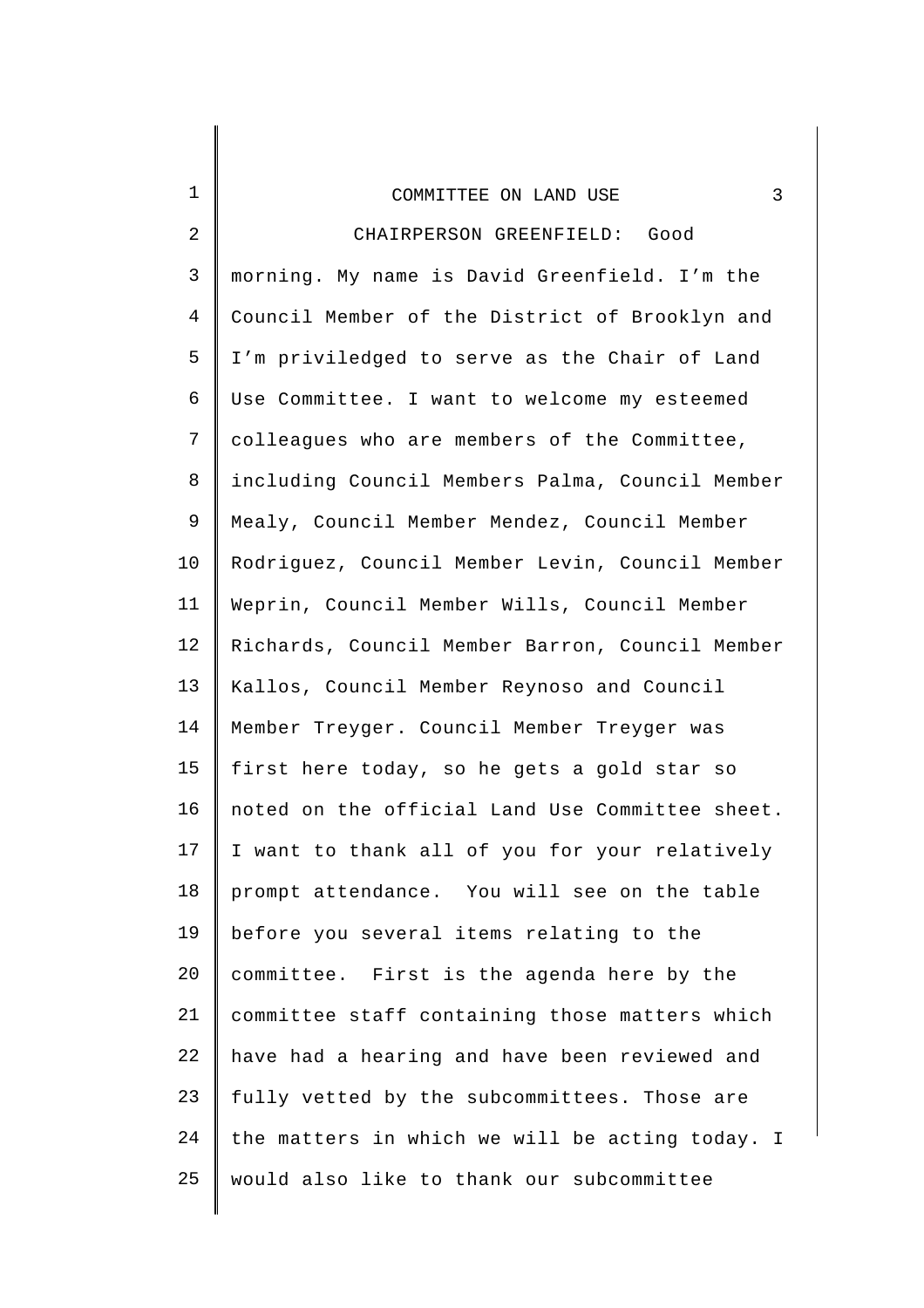### COMMITTEE ON LAND USE 4

1

2 3 4 5 6 7 8 9 10 11 12 13 14 15 16 17 18 19 20 21 22 23 24 25 Chair, Council Member Mark Weprin, the Chair of our Subcommittee on Zoning and Franchises, Council Member Peter Koo who is out this week but is doing a great job as the Chair of Subcommittee on Landmark, Public Siting and Maritime Uses, and of course, Council Member Inez Dickens who is the Chair of the Subcommittee on Planning, Dispositions and Concessions. For the Committee--what the committee is voting on today is to approve the resolution before you for presentation and vote by the full council. The resolution will reflect the recommendation of the applicable subcommittee. In addition today, you'll also find a briefing sheet which give you additionally information about those matters and other matters which have been scheduled to be heard by the subcommittee. Today we have two applications on our calendar for our consideration, the Union Turnpike rezoning in Council Member Lancman's district is before us for a zoning map change which would facilitate the construction of a new four story mixed use commercial and residential building at 158-15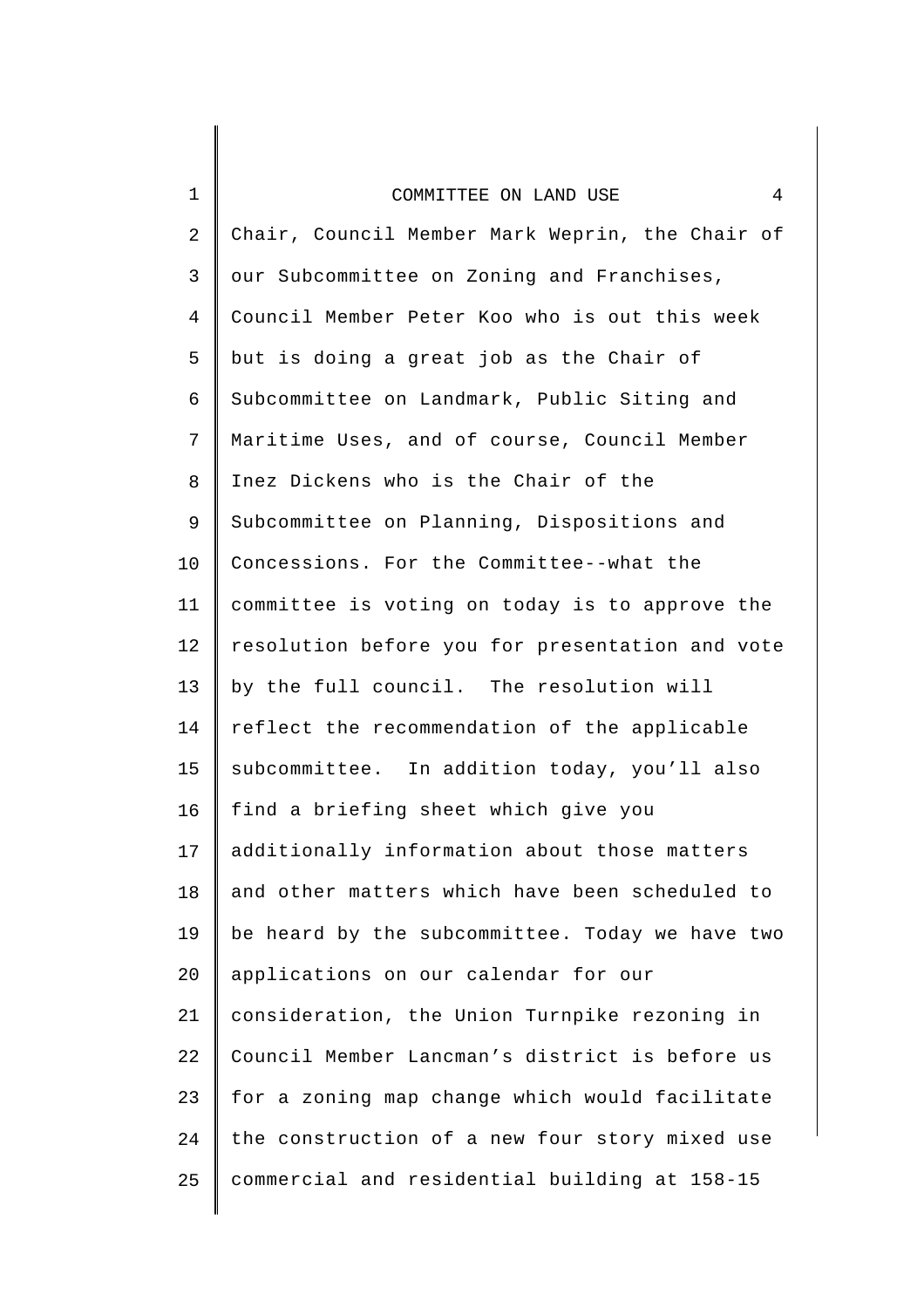### COMMITTEE ON LAND USE 5

1

2 3 4 5 6 7 8 9 10 11 12 13 14 15 16 17 18 19 20 21 22 23 24 25 Union Turnpike near the intersection of Parson Boulevard and Union Turnpike. The proposed project will contain 21,000 square feet of commercial retail development and approximately 39 rental housing units. The applicants spoke in favor of the project as did a neighbor of the site, Community Board Eight, and Borough President Katz voted in favor of the project and Council Member Rory Lancman supports the projects as well. We also have before us an application from NYCEDC to amend the zoning resolution NYC ZR62-813 known as the East River Ferry Text Amendment Land Use number 20. We're laying this item over and not voting on it today, because we have several questions that we would like answered by EDC specifically dealing with the ridership projections, the projections of those folks who use bicycles and specific questions about the collapse of the India Street Pier in terms of the oversight and inspection by the economic development corporation and we are hoping to have those questions answered by the economic development corporation before we move forward on this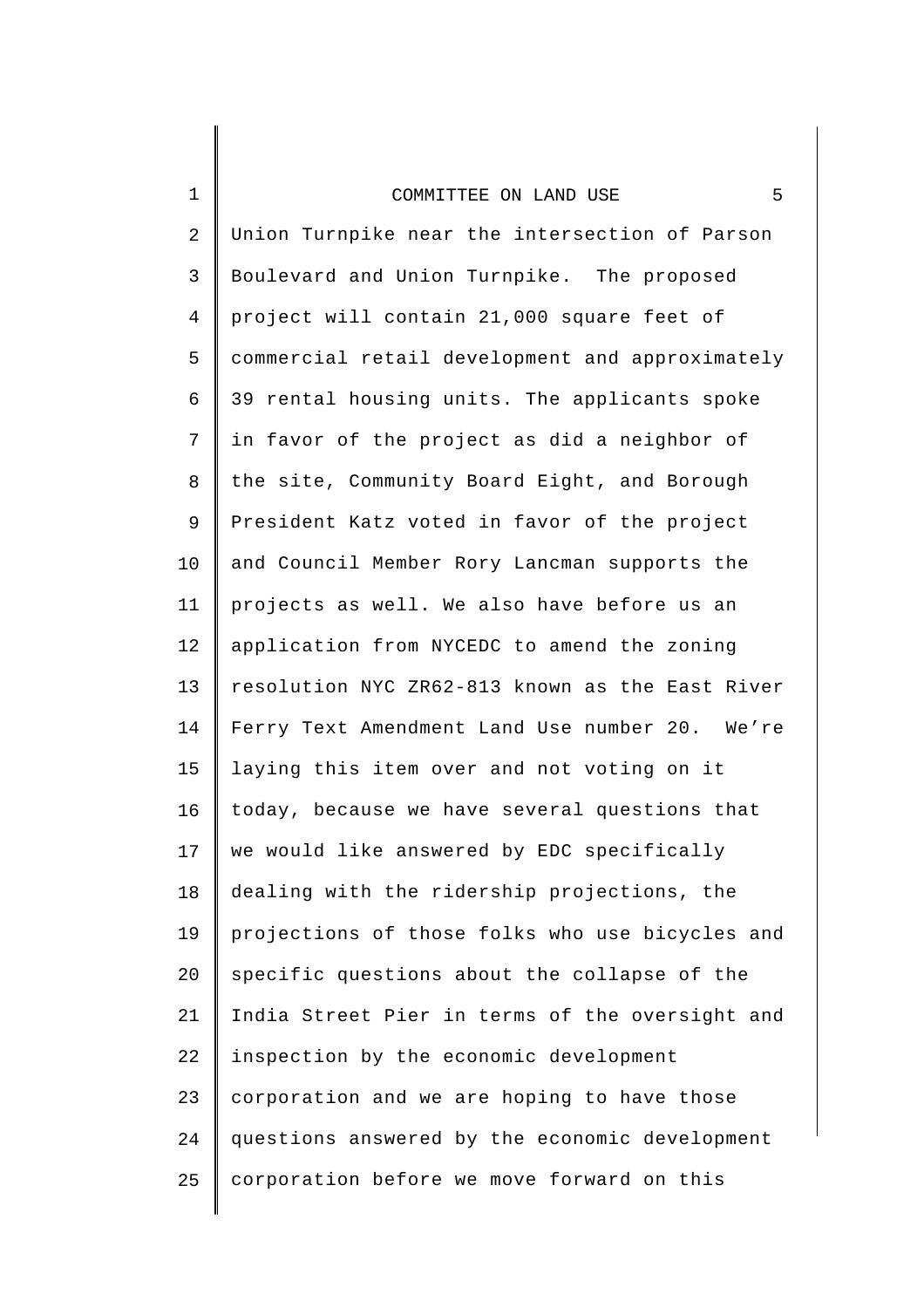## COMMITTEE ON LAND USE 6

1

| $\overline{2}$ | project. So therefore, the one item that we     |
|----------------|-------------------------------------------------|
| 3              | have has been fully vetted by the Zoning and    |
| $\overline{4}$ | Franchise Subcommittee which has recommended    |
| 5              | approval of this item as has Council Member     |
| 6              | Rory Lancman whose district the project is      |
| 7              | located. I recommend a yes vote on this matter, |
| 8              | specifically Land Use number 19, Union Turnpike |
| 9              | Rezoning C120178ZMQ Queens Community Board 18,  |
| 10             | an application for an amendment of the zoning   |
| 11             | map. Do any members have any questions or       |
| 12             | remarks? Hearing none, I will ask the clerk to  |
| 13             | call the roll.                                  |
| 14             | WILLIAM MARTIN: William Martin,                 |
| 15             | Committee Clerk, roll call vote Committee on    |
| 16             | Land Use LU19. Council Member Greenfield?       |
| 17             | CHAIRPERSON GREENFIELD: I vote aye.             |
| 18             | WILLIAM MARTIN: Palma?                          |
| 19             | COUNCIL MEMBER PALMA: Aye.                      |
| 20             | WILLIAM MARTIN: Mealy?                          |
| 21             | COUNCIL MEMBER MEALY: Aye.                      |
| 22             | WILLIAM MARTIN: Mendez?                         |
| 23             | COUNCIL MEMBER MENDEZ: Aye.                     |
| 24             | WILLIAM MARTIN: Levin?                          |
| 25             | COUNCIL MEMBER LEVIN: Aye.                      |
|                |                                                 |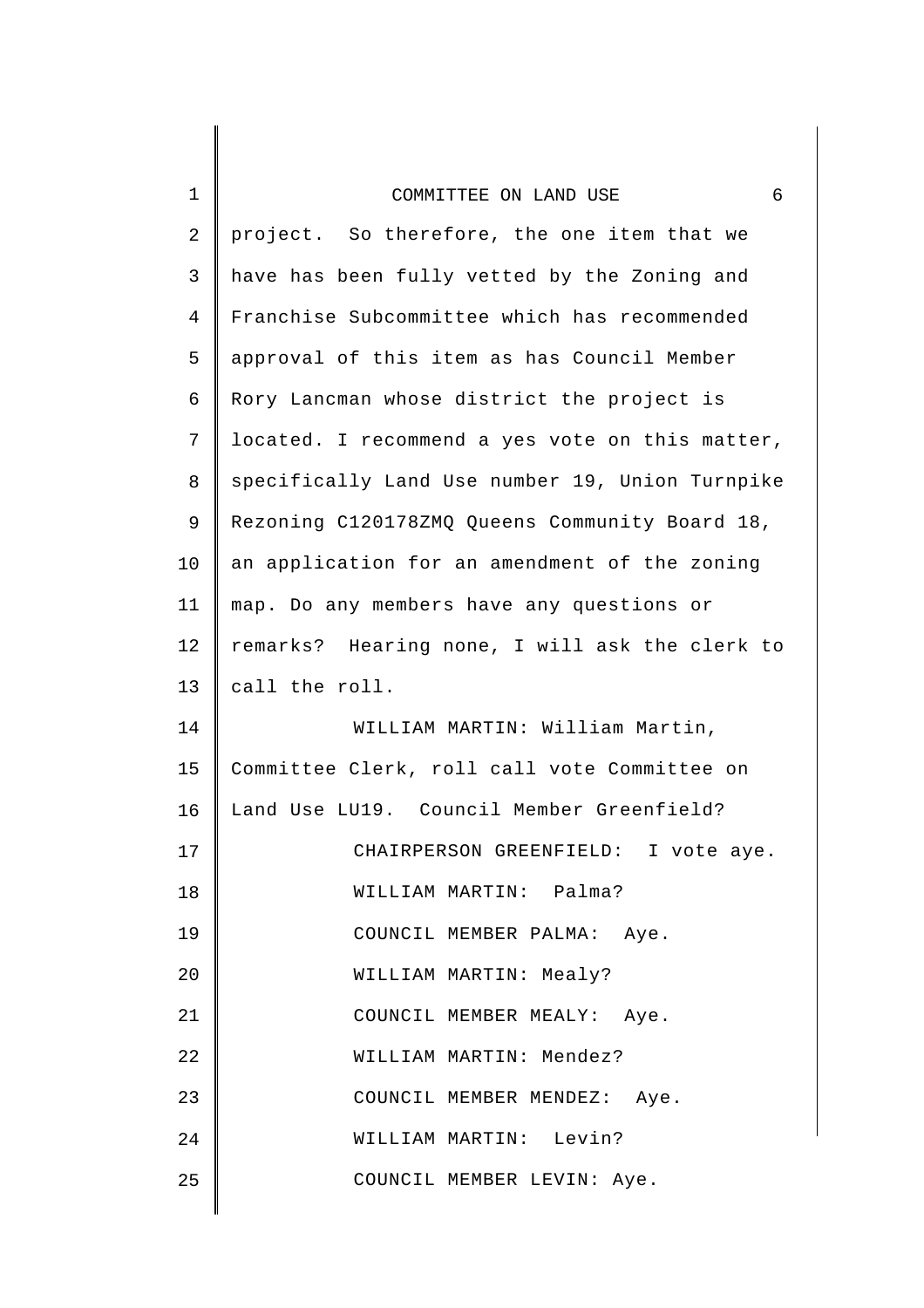| 1              | 7<br>COMMITTEE ON LAND USE                     |
|----------------|------------------------------------------------|
| $\overline{2}$ | WILLIAM MARTIN: Weprin?                        |
| 3              | COUNCIL MEMBER WEPRIN: Aye.                    |
| 4              | WILLIAM MARTIN: Wills?                         |
| 5              | COUNCIL MEMBER WILLS: Aye.                     |
| 6              | WILLIAM MARTIN: Richards?                      |
| 7              | COUNCIL MEMBER RICHARDS: Aye.                  |
| 8              | WILLIAM MARTIN: Barron?                        |
| 9              | COUNCIL MEMBER BARRON: Aye.                    |
| 10             | WILLIAM MARTIN: Kallos?                        |
| 11             | COUNCIL MEMBER KALLOS: Aye.                    |
| 12             | WILLIAM MARTIN: Reynoso?                       |
| 13             | COUNCIL MEMBER REYNOSO: Aye.                   |
| 14             | WILLIAM MARTIN: Treyger?                       |
| 15             | COUNCIL MEMBER TREYGER: Aye.                   |
| 16             | WILLIAM MARTIN: By a vote of 12 in             |
| 17             | the affirmative, zero in the negative and no   |
| 18             | abstentions, item has been adopted. Members    |
| 19             | please sign the committee reports. Thank you.  |
| 20             | CHAIRPERSON GREENFIELD: Thank you,             |
| 21             | Clerk. We will actually keep this vote open    |
| 22             | until 12:00. At 12:00 we will close this       |
| 23             | committee hearing because we will be opening   |
| 24             | the Finance and Land Use Oversight hearing. At |
| 25             | 12:00 we'll be hearing from the Landmarks      |
|                |                                                |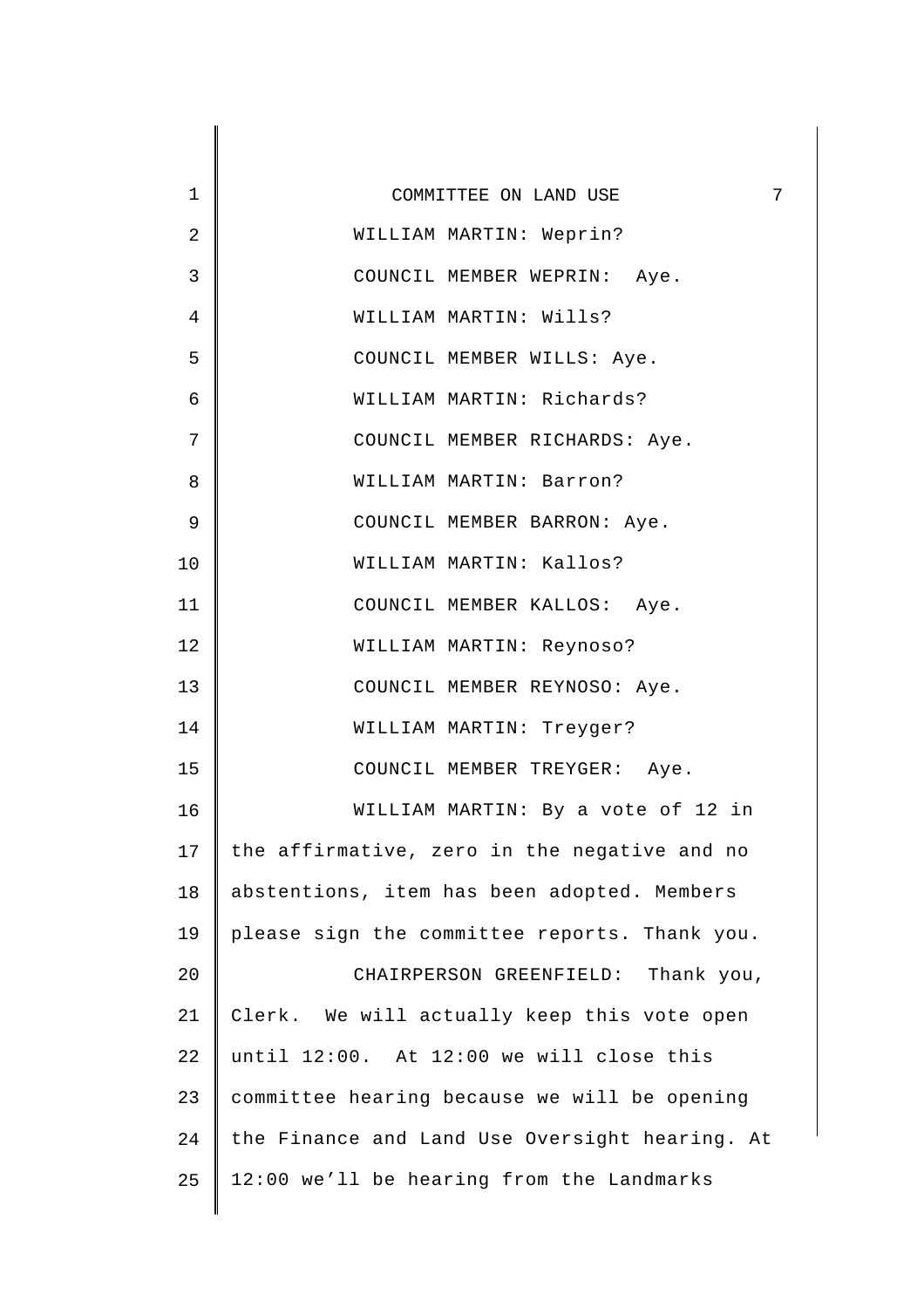| $\mathbf 1$    | 8<br>COMMITTEE ON LAND USE                     |
|----------------|------------------------------------------------|
| $\overline{2}$ | Preservation Commission. At 1:00 we will be    |
| 3              | hearing from DoITT, a joint hearing with the   |
| $\overline{4}$ | Committee on Technology. At 2:00 we will be    |
| 5              | hearing from the Department of City Planning,  |
| 6              | and at 3:00 we'll be hearing from the public.  |
| 7              | Of course, attendance at this new hearing that |
| 8              | will begin at 12:00 is mandatory for Land Use  |
| 9              | members. Thank you very much.                  |
| 10             | WILLIAM MARTIN: Council Member                 |
| 11             | Gentile?                                       |
| 12             | COUNCIL MEMBER GENTILE: Vote aye.              |
| 13             | WILLIAM MARTIN: Garodnick? Council             |
| 14             | Member Garodnick?                              |
| 15             | COUNCIL MEMBER GARODNICK: Thank you.           |
| 16             | Aye.                                           |
| 17             | WILLIAM MARTIN: Ignizio?                       |
| 18             | COUNCIL MEMBER IGNIZIO: Yes.                   |
| 19             | WILLIAM MARTIN: Vote now stands at             |
| 20             | 15 in the affirmative. Council Member Dickens? |
| 21             | Council Member Dickens?                        |
| 22             | COUNCIL MEMBER DICKENS: Mr. Chair,             |
| 23             | I apologize for my extreme lateness, but I was |
| 24             | in meetings, and I vote aye on all.            |
| 25             |                                                |
|                |                                                |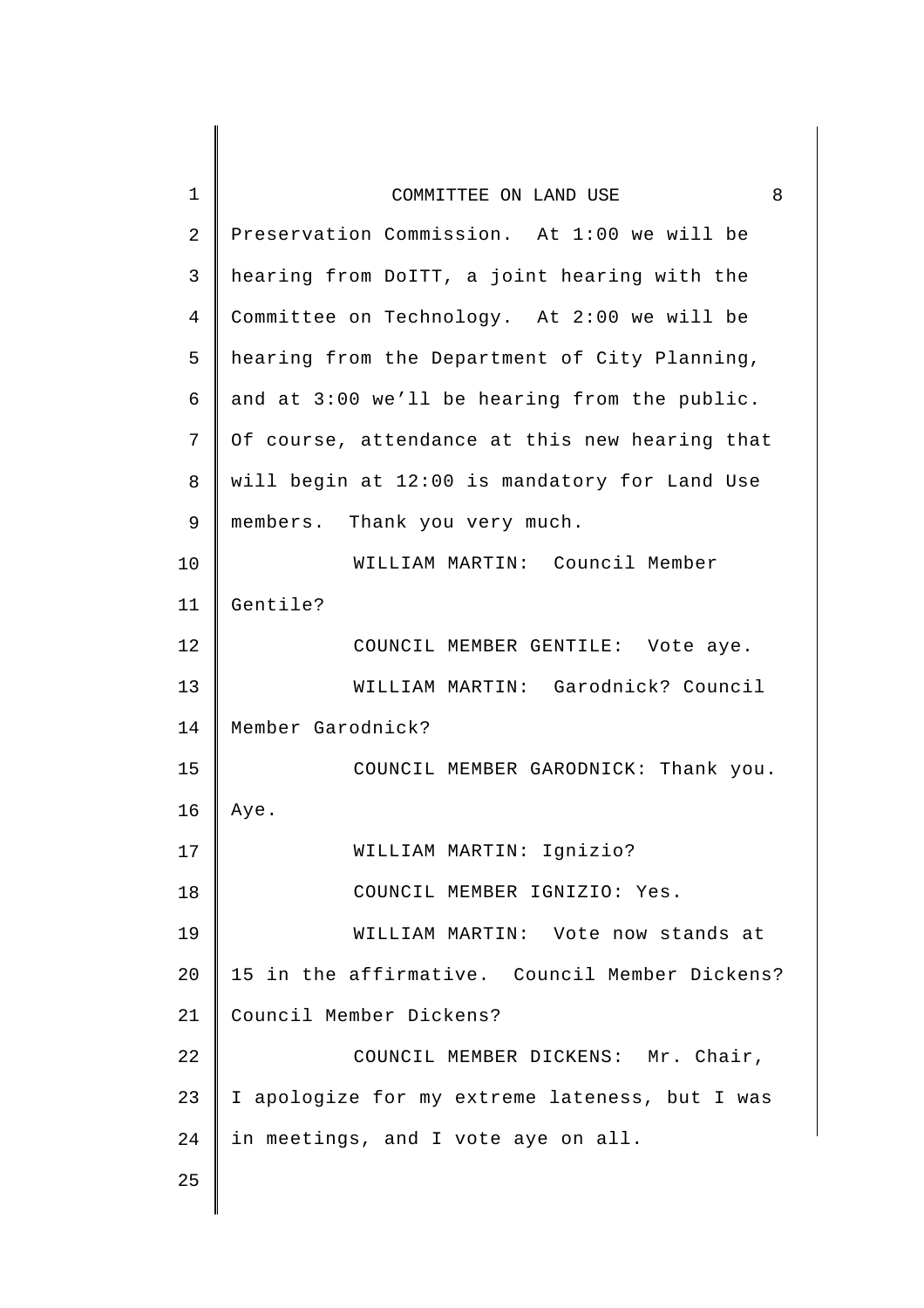| $\mathbf 1$    | 9<br>COMMITTEE ON LAND USE                      |
|----------------|-------------------------------------------------|
| $\overline{2}$ | WILLIAM MARTIN: Vote now stands at              |
| $\mathbf{3}$   | 16 in the affirmative. Council Member Williams? |
| $\overline{4}$ | COUNCIL MEMBER WILLIAMS: Thank you              |
| 5              | very much. Aye. Aye.                            |
| 6              | WILLIAM MARTIN: Rodriguez? Council              |
| 7              | Member Arroyo?                                  |
| 8              | COUNCIL MEMBER ARROYO: Aye.                     |
| $\mathsf 9$    | WILLIAM MARTIN: Final vote in the               |
| 10             | Committee on Land Use is now 19 in the          |
| 11             | affirmative, zero in the negative and no        |
| 12             | abstentions.                                    |
| 13             | CHAIRPERSON GREENFIELD: Meeting is              |
| 14             | now adjourned.                                  |
| 15             | [gavel]                                         |
| 16             |                                                 |
| $17\,$         |                                                 |
| $18\,$         |                                                 |
| 19             |                                                 |
| 20             |                                                 |
| 21             |                                                 |
| 22             |                                                 |
| 23             |                                                 |
| $2\sqrt{4}$    |                                                 |
| 25             |                                                 |